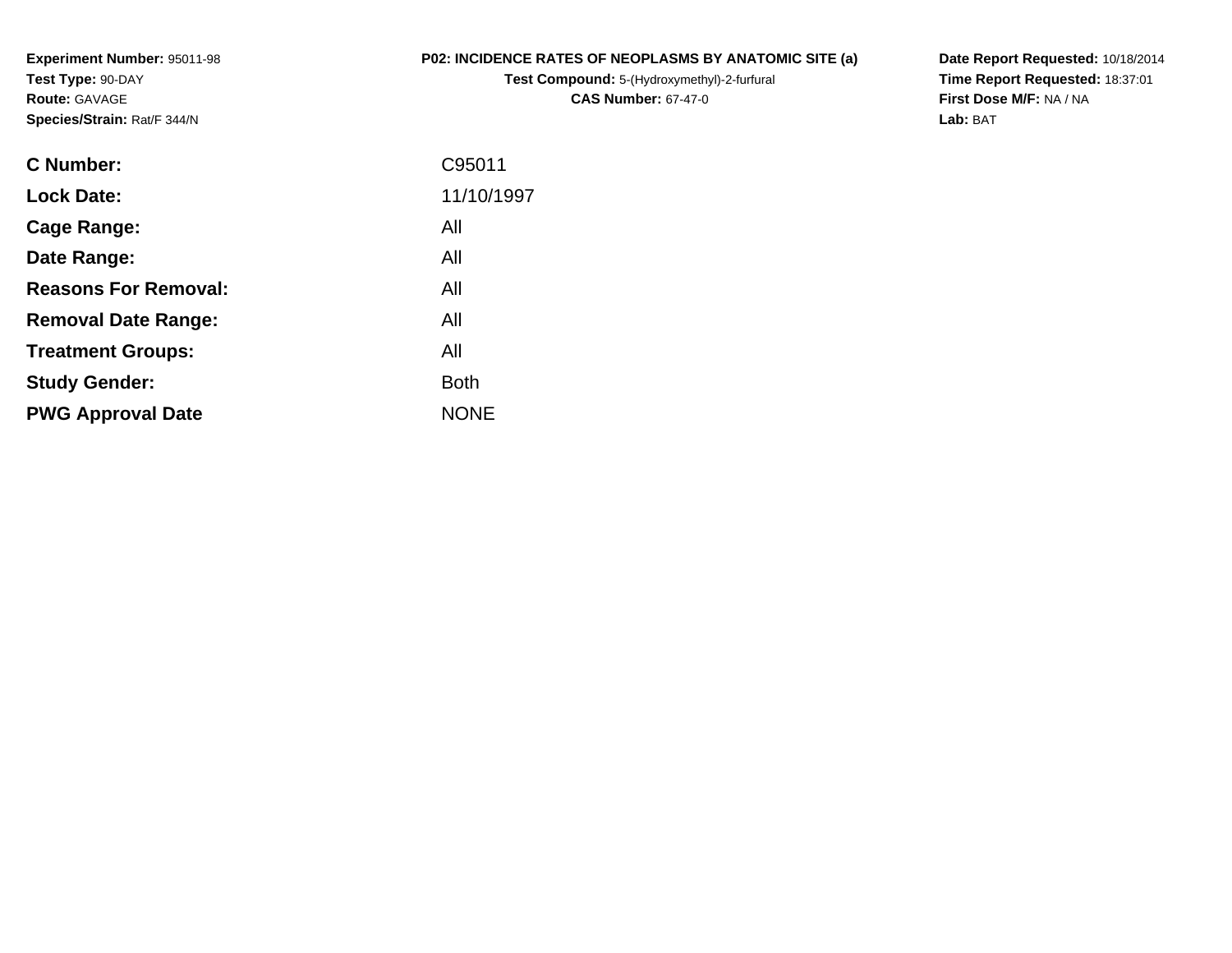| Experiment Number: 95011-98<br>Test Type: 90-DAY<br>Route: GAVAGE<br>Species/Strain: Rat/F 344/N     | P02: INCIDENCE RATES OF NEOPLASMS BY ANATOMIC SITE (a) | Date Report Requested: 10/18/2014<br>Time Report Requested: 18:37:01<br>First Dose M/F: NA / NA<br>Lab: BAT |                     |                     |                     |            |
|------------------------------------------------------------------------------------------------------|--------------------------------------------------------|-------------------------------------------------------------------------------------------------------------|---------------------|---------------------|---------------------|------------|
| F 344/N Rat MALE                                                                                     | 0 MG/KG                                                | <b>94 MG/KG</b>                                                                                             | <b>MG/KG</b><br>188 | <b>MG/KG</b><br>375 | <b>MG/KG</b><br>750 | 1500 MG/KG |
| <b>Disposition Summary</b>                                                                           |                                                        |                                                                                                             |                     |                     |                     |            |
| <b>Animals Initially In Study</b><br><b>Early Deaths</b><br><b>Natural Death</b><br><b>Survivors</b> | 10                                                     | 10                                                                                                          | 10                  | 10                  | 10                  | 10<br>1    |
| <b>Terminal Sacrifice</b>                                                                            | 10                                                     | 10                                                                                                          | 10                  | 10                  | 10                  | 9          |
| <b>Animals Examined Microscopically</b>                                                              | 5                                                      | 5                                                                                                           | 5                   | 5                   | 5                   | 5          |
| <b>ALIMENTARY SYSTEM</b><br>None                                                                     |                                                        |                                                                                                             |                     |                     |                     |            |
| CARDIOVASCULAR SYSTEM<br>None                                                                        |                                                        |                                                                                                             |                     |                     |                     |            |
| <b>ENDOCRINE SYSTEM</b><br>None                                                                      |                                                        |                                                                                                             |                     |                     |                     |            |
| <b>GENERAL BODY SYSTEM</b><br>None                                                                   |                                                        |                                                                                                             |                     |                     |                     |            |
| <b>GENITAL SYSTEM</b><br>None                                                                        |                                                        |                                                                                                             |                     |                     |                     |            |
| <b>HEMATOPOIETIC SYSTEM</b><br>None                                                                  |                                                        |                                                                                                             |                     |                     |                     |            |
| <b>INTEGUMENTARY SYSTEM</b><br>None                                                                  |                                                        |                                                                                                             |                     |                     |                     |            |
| MUSCULOSKELETAL SYSTEM<br>None                                                                       |                                                        |                                                                                                             |                     |                     |                     |            |

NERVOUS SYSTEM

a - Number of animals examined microscopically at site and number of animals with lesion

b - Primary tumors: all tumors except metastatic tumors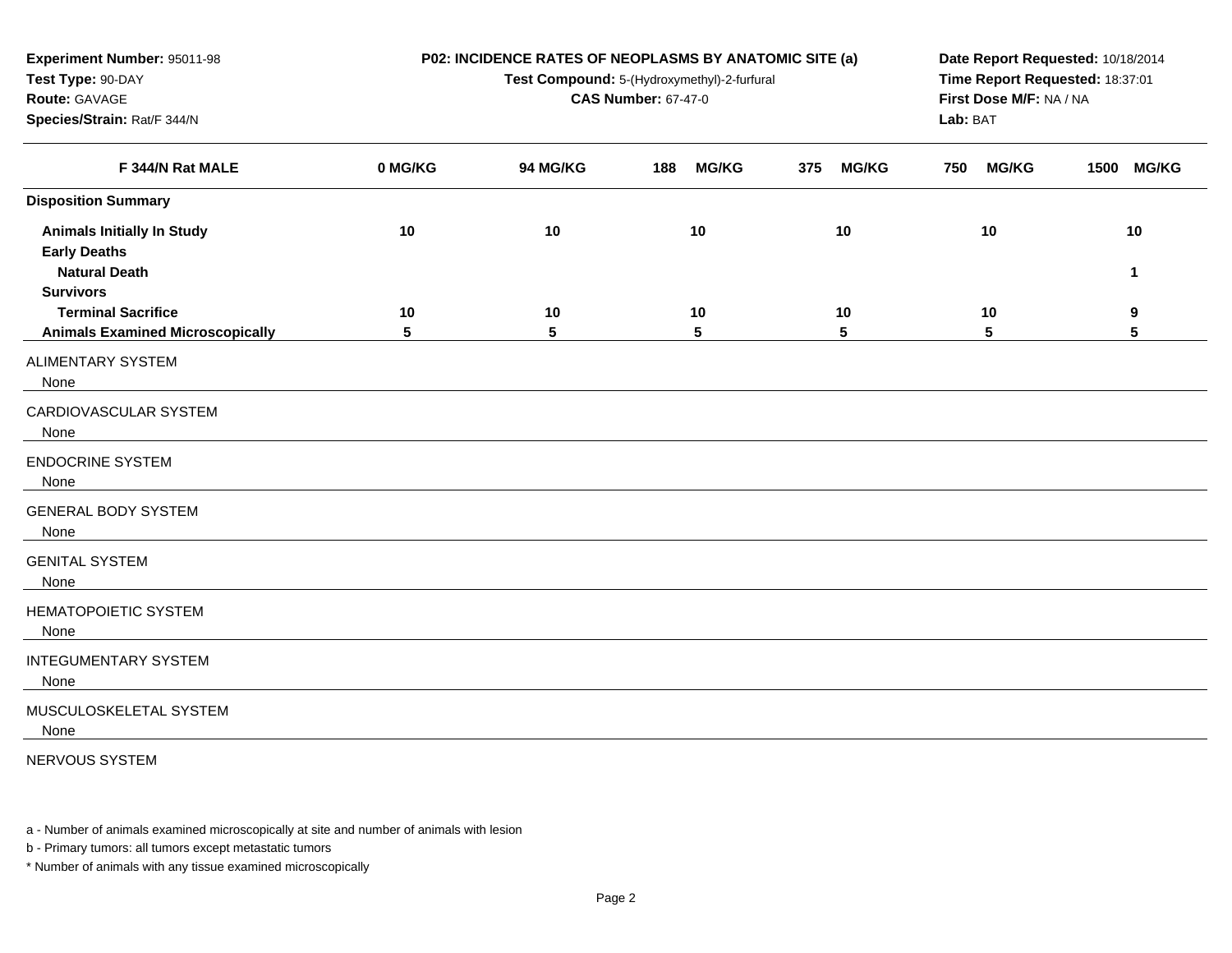| Experiment Number: 95011-98<br>Test Type: 90-DAY<br><b>Route: GAVAGE</b><br>Species/Strain: Rat/F 344/N | P02: INCIDENCE RATES OF NEOPLASMS BY ANATOMIC SITE (a)<br>Test Compound: 5-(Hydroxymethyl)-2-furfural<br><b>CAS Number: 67-47-0</b> |          |                     |     |              | Date Report Requested: 10/18/2014<br>Time Report Requested: 18:37:01<br>First Dose M/F: NA / NA<br>Lab: BAT |              |      |              |
|---------------------------------------------------------------------------------------------------------|-------------------------------------------------------------------------------------------------------------------------------------|----------|---------------------|-----|--------------|-------------------------------------------------------------------------------------------------------------|--------------|------|--------------|
| F 344/N Rat MALE                                                                                        | 0 MG/KG                                                                                                                             | 94 MG/KG | <b>MG/KG</b><br>188 | 375 | <b>MG/KG</b> | 750                                                                                                         | <b>MG/KG</b> | 1500 | <b>MG/KG</b> |
| <b>Brain</b>                                                                                            | (5)                                                                                                                                 | (5)      | (5)                 |     | (5)          |                                                                                                             | (5)          |      | (5)          |
| <b>Spinal Cord</b>                                                                                      | (5)                                                                                                                                 | (5)      | (5)                 |     | (5)          |                                                                                                             | (5)          |      | (5)          |
| <b>RESPIRATORY SYSTEM</b><br>None                                                                       |                                                                                                                                     |          |                     |     |              |                                                                                                             |              |      |              |
| SPECIAL SENSES SYSTEM<br>None                                                                           |                                                                                                                                     |          |                     |     |              |                                                                                                             |              |      |              |
| URINARY SYSTEM<br>None                                                                                  |                                                                                                                                     |          |                     |     |              |                                                                                                             |              |      |              |

a - Number of animals examined microscopically at site and number of animals with lesion

b - Primary tumors: all tumors except metastatic tumors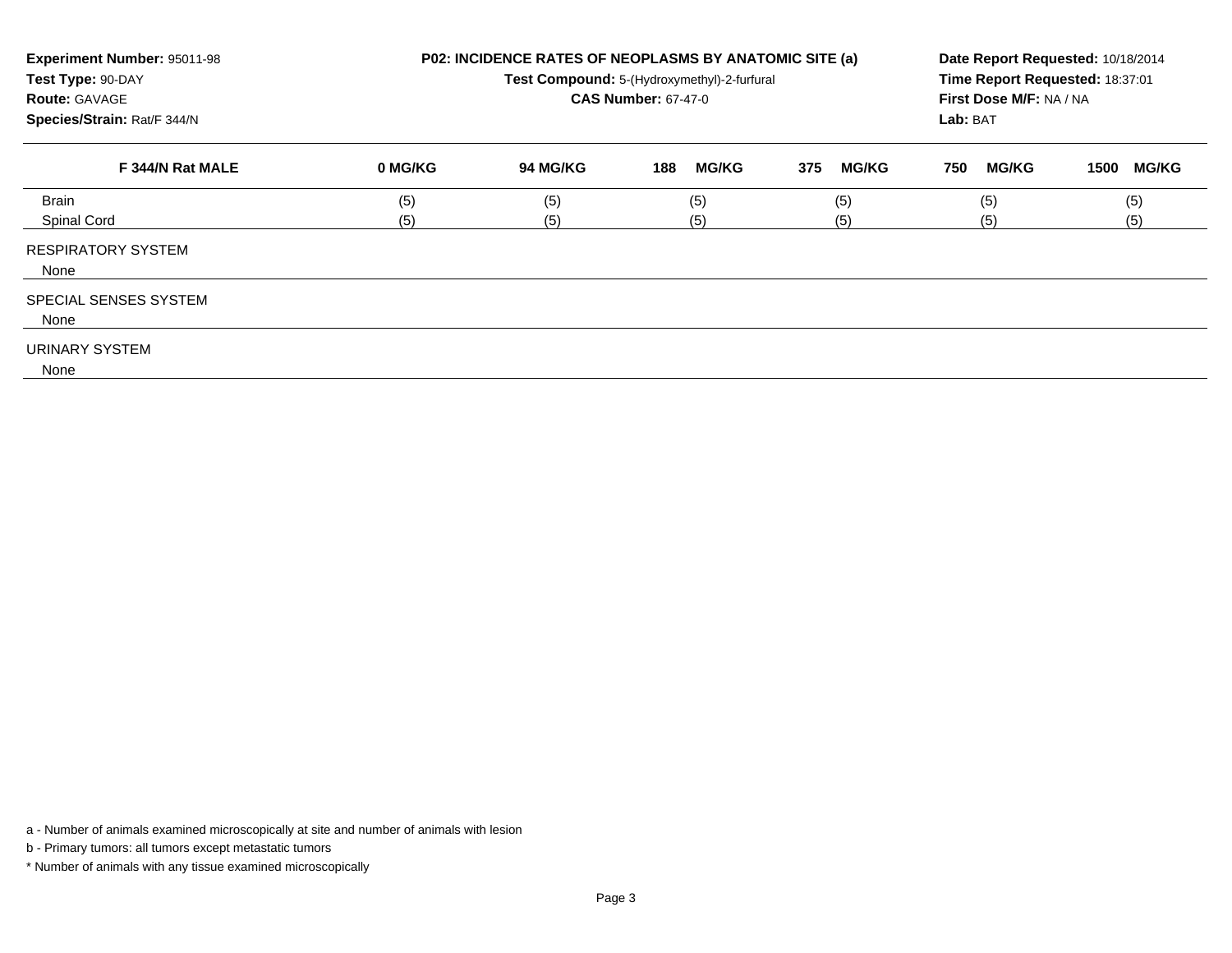| <b>Experiment Number: 95011-98</b><br>Test Type: 90-DAY<br><b>Route: GAVAGE</b><br>Species/Strain: Rat/F 344/N | <b>P02: INCIDENCE RATES OF NEOPLASMS BY ANATOMIC SITE (a)</b><br>Test Compound: 5-(Hydroxymethyl)-2-furfural<br><b>CAS Number: 67-47-0</b> |          |     |              |     |              |     | Date Report Requested: 10/18/2014<br>Time Report Requested: 18:37:01<br>First Dose M/F: NA / NA<br>Lab: BAT |      |              |  |  |
|----------------------------------------------------------------------------------------------------------------|--------------------------------------------------------------------------------------------------------------------------------------------|----------|-----|--------------|-----|--------------|-----|-------------------------------------------------------------------------------------------------------------|------|--------------|--|--|
| F 344/N Rat MALE                                                                                               | 0 MG/KG                                                                                                                                    | 94 MG/KG | 188 | <b>MG/KG</b> | 375 | <b>MG/KG</b> | 750 | <b>MG/KG</b>                                                                                                | 1500 | <b>MG/KG</b> |  |  |
| <b>Tumor Summary for MALE</b>                                                                                  |                                                                                                                                            |          |     |              |     |              |     |                                                                                                             |      |              |  |  |
| <b>Total Animals with Primary Neoplasms (b)</b><br><b>Total Primary Neoplasms</b>                              |                                                                                                                                            |          |     |              |     |              |     |                                                                                                             |      |              |  |  |
| <b>Total Animals with Benign Neoplasms</b><br><b>Total Benign Neoplasms</b>                                    |                                                                                                                                            |          |     |              |     |              |     |                                                                                                             |      |              |  |  |
| <b>Total Animals with Malignant Neoplasms</b><br><b>Total Malignant Neoplasms</b>                              |                                                                                                                                            |          |     |              |     |              |     |                                                                                                             |      |              |  |  |
| <b>Total Animals with Metastatic Neoplasms</b><br><b>Total Metastatic Neoplasms</b>                            |                                                                                                                                            |          |     |              |     |              |     |                                                                                                             |      |              |  |  |
| <b>Total Animals with Malignant Neoplasms</b><br><b>Uncertain Primary Site</b>                                 |                                                                                                                                            |          |     |              |     |              |     |                                                                                                             |      |              |  |  |
| Total Animals with Neoplasms Uncertain -<br><b>Benign or Malignant</b><br><b>Total Uncertain Neoplasms</b>     |                                                                                                                                            |          |     |              |     |              |     |                                                                                                             |      |              |  |  |

\*\*\*END OF MALE DATA\*\*\*

a - Number of animals examined microscopically at site and number of animals with lesion

b - Primary tumors: all tumors except metastatic tumors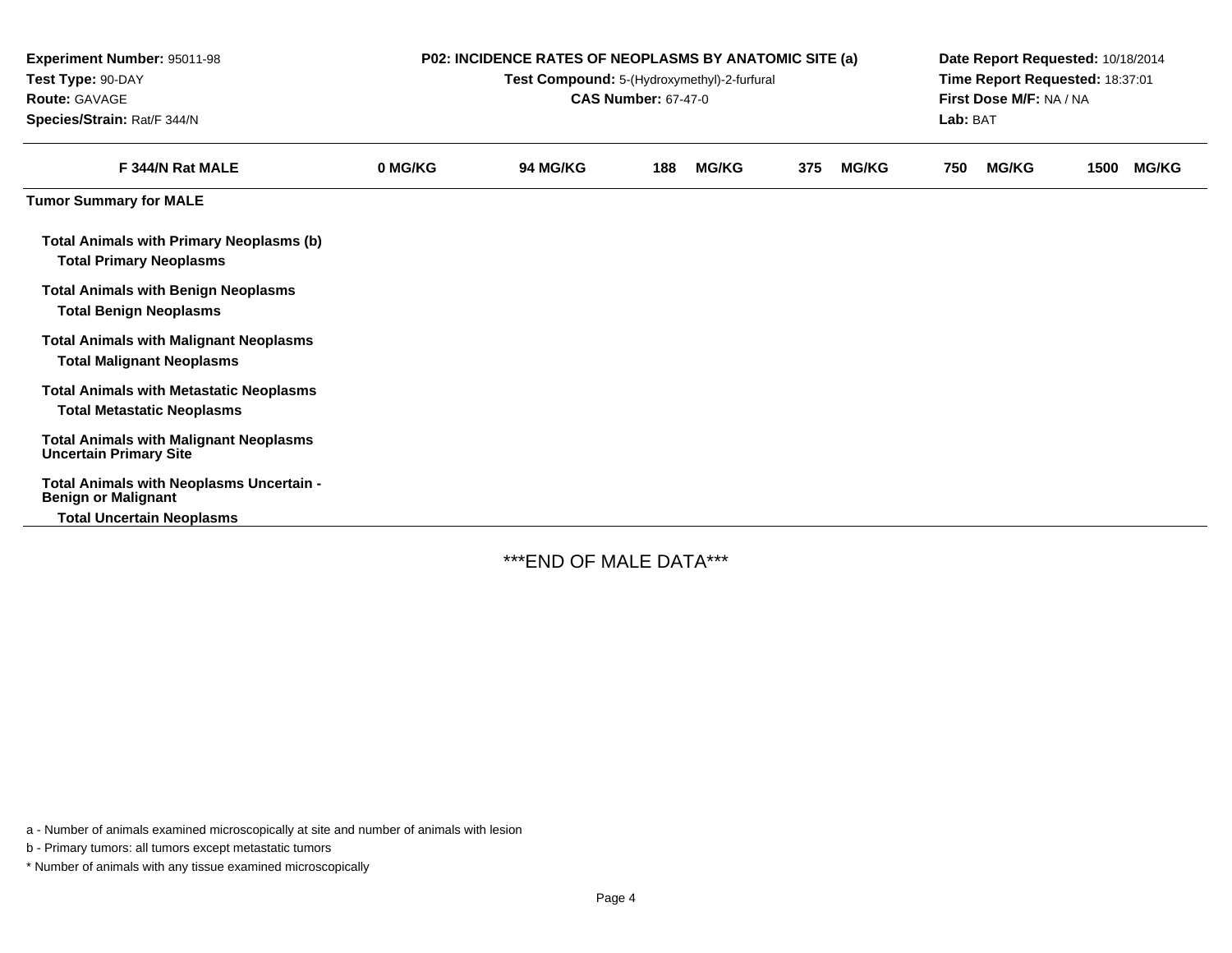| Experiment Number: 95011-98<br>Test Type: 90-DAY<br>Route: GAVAGE<br>Species/Strain: Rat/F 344/N                                  | P02: INCIDENCE RATES OF NEOPLASMS BY ANATOMIC SITE (a) | Date Report Requested: 10/18/2014<br>Time Report Requested: 18:37:01<br>First Dose M/F: NA / NA<br>Lab: BAT |                     |                     |                     |                                      |
|-----------------------------------------------------------------------------------------------------------------------------------|--------------------------------------------------------|-------------------------------------------------------------------------------------------------------------|---------------------|---------------------|---------------------|--------------------------------------|
| F 344/N Rat FEMALE                                                                                                                | 0 MG/KG                                                | 94 MG/KG                                                                                                    | <b>MG/KG</b><br>188 | <b>MG/KG</b><br>375 | <b>MG/KG</b><br>750 | 1500<br><b>MG/KG</b>                 |
| <b>Disposition Summary</b>                                                                                                        |                                                        |                                                                                                             |                     |                     |                     |                                      |
| <b>Animals Initially In Study</b><br><b>Early Deaths</b><br><b>Moribund Sacrifice</b><br><b>Natural Death</b><br><b>Survivors</b> | 10                                                     | 10                                                                                                          | 10                  | 10                  | 10                  | 10<br>$\mathbf{1}$<br>$\overline{2}$ |
| <b>Terminal Sacrifice</b>                                                                                                         | 10                                                     | 10                                                                                                          | 10                  | 10                  | 10                  | 7                                    |
| <b>Animals Examined Microscopically</b><br><b>ALIMENTARY SYSTEM</b><br>None                                                       | 5                                                      | $5\phantom{.0}$                                                                                             | 5                   | 5                   | 5                   | 5                                    |
| CARDIOVASCULAR SYSTEM<br>None                                                                                                     |                                                        |                                                                                                             |                     |                     |                     |                                      |
| <b>ENDOCRINE SYSTEM</b><br>None                                                                                                   |                                                        |                                                                                                             |                     |                     |                     |                                      |
| <b>GENERAL BODY SYSTEM</b><br>None                                                                                                |                                                        |                                                                                                             |                     |                     |                     |                                      |
| <b>GENITAL SYSTEM</b><br>None                                                                                                     |                                                        |                                                                                                             |                     |                     |                     |                                      |
| <b>HEMATOPOIETIC SYSTEM</b><br>None                                                                                               |                                                        |                                                                                                             |                     |                     |                     |                                      |
| <b>INTEGUMENTARY SYSTEM</b><br>None                                                                                               |                                                        |                                                                                                             |                     |                     |                     |                                      |
| MUSCULOSKELETAL SYSTEM                                                                                                            |                                                        |                                                                                                             |                     |                     |                     |                                      |

None

a - Number of animals examined microscopically at site and number of animals with lesion

b - Primary tumors: all tumors except metastatic tumors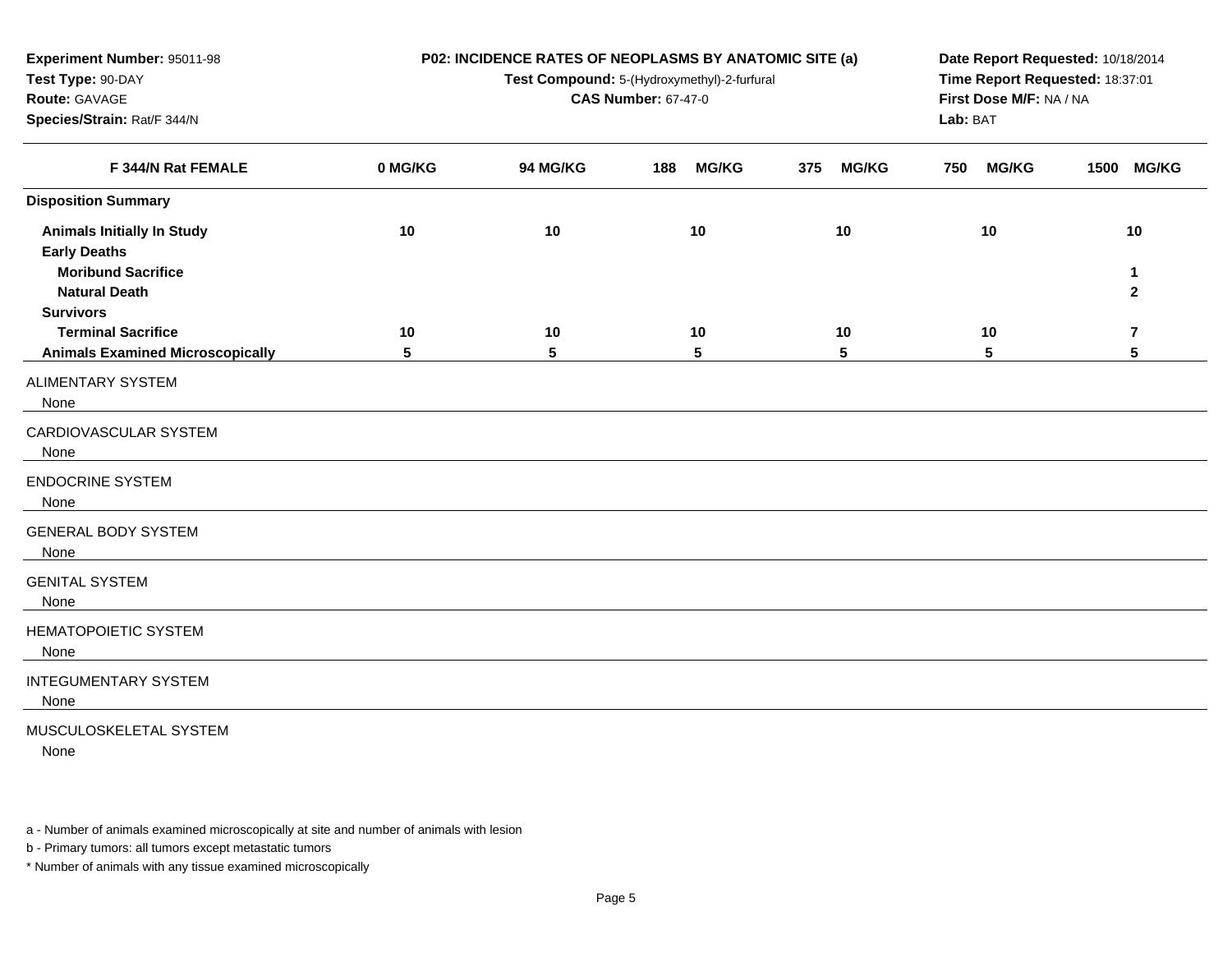| Experiment Number: 95011-98<br>Test Type: 90-DAY<br><b>Route: GAVAGE</b><br>Species/Strain: Rat/F 344/N | P02: INCIDENCE RATES OF NEOPLASMS BY ANATOMIC SITE (a)<br>Test Compound: 5-(Hydroxymethyl)-2-furfural<br><b>CAS Number: 67-47-0</b> |          |                     |                     |                     | Date Report Requested: 10/18/2014<br>Time Report Requested: 18:37:01<br>First Dose M/F: NA / NA |
|---------------------------------------------------------------------------------------------------------|-------------------------------------------------------------------------------------------------------------------------------------|----------|---------------------|---------------------|---------------------|-------------------------------------------------------------------------------------------------|
| F 344/N Rat FEMALE                                                                                      | 0 MG/KG                                                                                                                             | 94 MG/KG | 188<br><b>MG/KG</b> | <b>MG/KG</b><br>375 | <b>MG/KG</b><br>750 | <b>MG/KG</b><br>1500                                                                            |
| NERVOUS SYSTEM                                                                                          |                                                                                                                                     |          |                     |                     |                     |                                                                                                 |
| <b>Brain</b>                                                                                            | (5)                                                                                                                                 | (5)      | (5)                 | (5)                 | (5)                 | (5)                                                                                             |
| <b>Spinal Cord</b>                                                                                      | (5)                                                                                                                                 | (5)      | (5)                 | (5)                 | (5)                 | (5)                                                                                             |
| <b>RESPIRATORY SYSTEM</b><br>None                                                                       |                                                                                                                                     |          |                     |                     |                     |                                                                                                 |
| SPECIAL SENSES SYSTEM<br>None                                                                           |                                                                                                                                     |          |                     |                     |                     |                                                                                                 |
| URINARY SYSTEM<br>None                                                                                  |                                                                                                                                     |          |                     |                     |                     |                                                                                                 |

a - Number of animals examined microscopically at site and number of animals with lesion

b - Primary tumors: all tumors except metastatic tumors